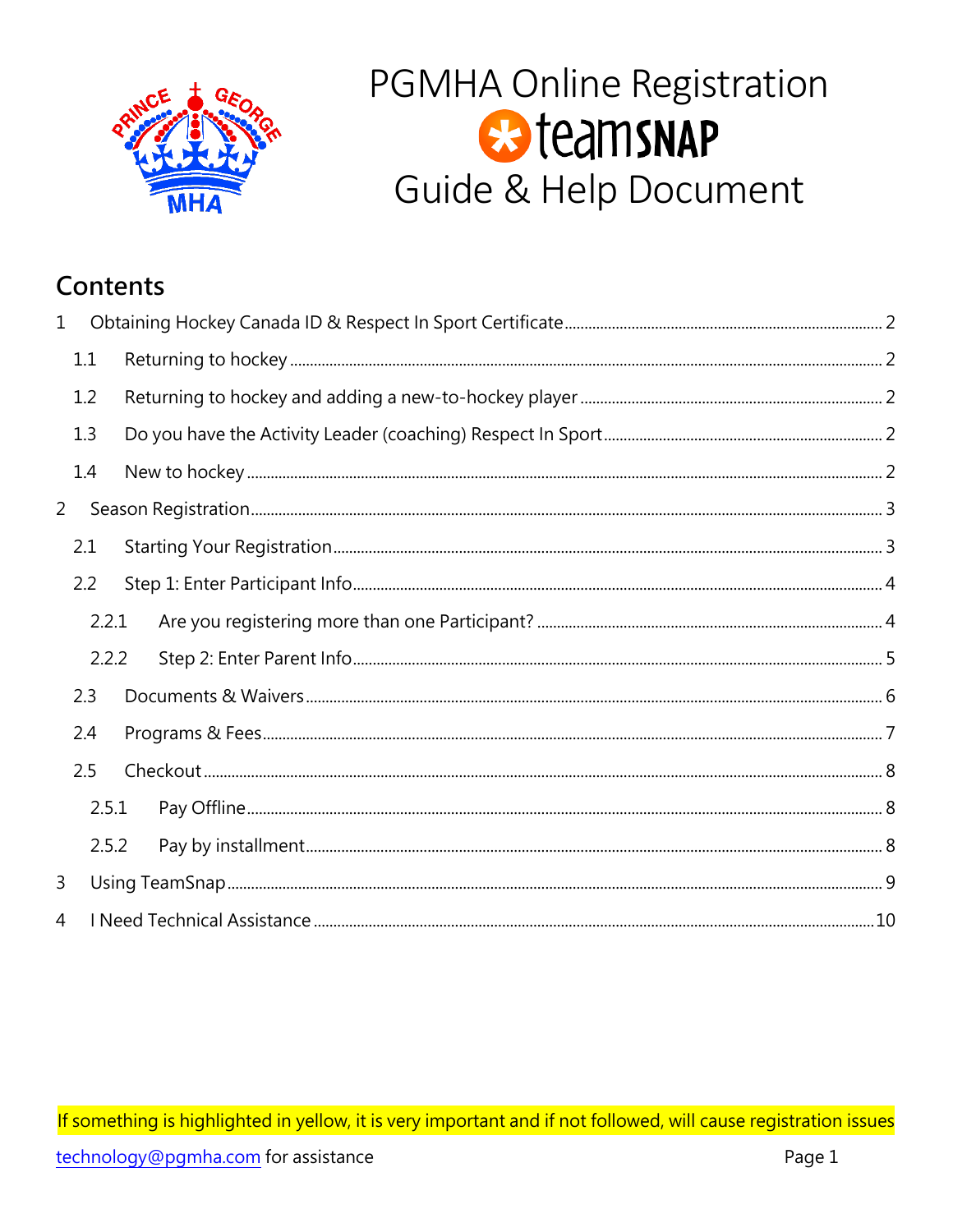# <span id="page-1-0"></span>**1 Obtaining Hockey Canada ID & Respect In Sport Certificate**

- <span id="page-1-1"></span>**1.1 Returning to hockey**
	- Login to **[bchockeyparent.respectgroupinc.com](https://bchockeyparent.respectgroupinc.com/)** presents **RESPECT IN SPORT** For Hockey Canada Parents
	- Find your player's Hockey Canada ID by going to Profile → Child Management
	- Note: do not use bch.respectgroupinc.com presents RESPECTYN SPORT For Hockey Canada Activity Leaders
- <span id="page-1-2"></span>**1.2 Returning to hockey and adding a new-to-hockey player**
	- Login to **[bchockeyparent.respectgroupinc.com](https://bchockeyparent.respectgroupinc.com/)**

 $-$  presents  $-$ **RESPECT IN SPORT** For Hockey Canada Parents

- Add your new player by going to Profile → Child Management → Add Child
- <span id="page-1-3"></span>**1.3 Do you have the Activity Leader (coaching) Respect In Sport**
	- Login to **[ehockey.hockeycanada.ca](https://ehockey.hockeycanada.ca/ehockey/Account/Login.aspx?ReturnUrl=%2fehockey%2fDefault.aspx)**



## **EHOCKEY**

- You will find everyone's (yourself and your player's) **Hockey ID** on the first page
- From there, you can also Add a Participant

#### <span id="page-1-4"></span>**1.4 New to hockey**

• Create a new profile and complete your Respect In Sport course online at

**[bchockeyparent.respectgroupinc.com](https://bchockeyparent.respectgroupinc.com/)**

- presents -**RESPECT IN SPORT** 

- Once you are certified, create a new player by going to Profile → Child Management → Add Child
- Once your player has been added, you will see their Hockey Canada ID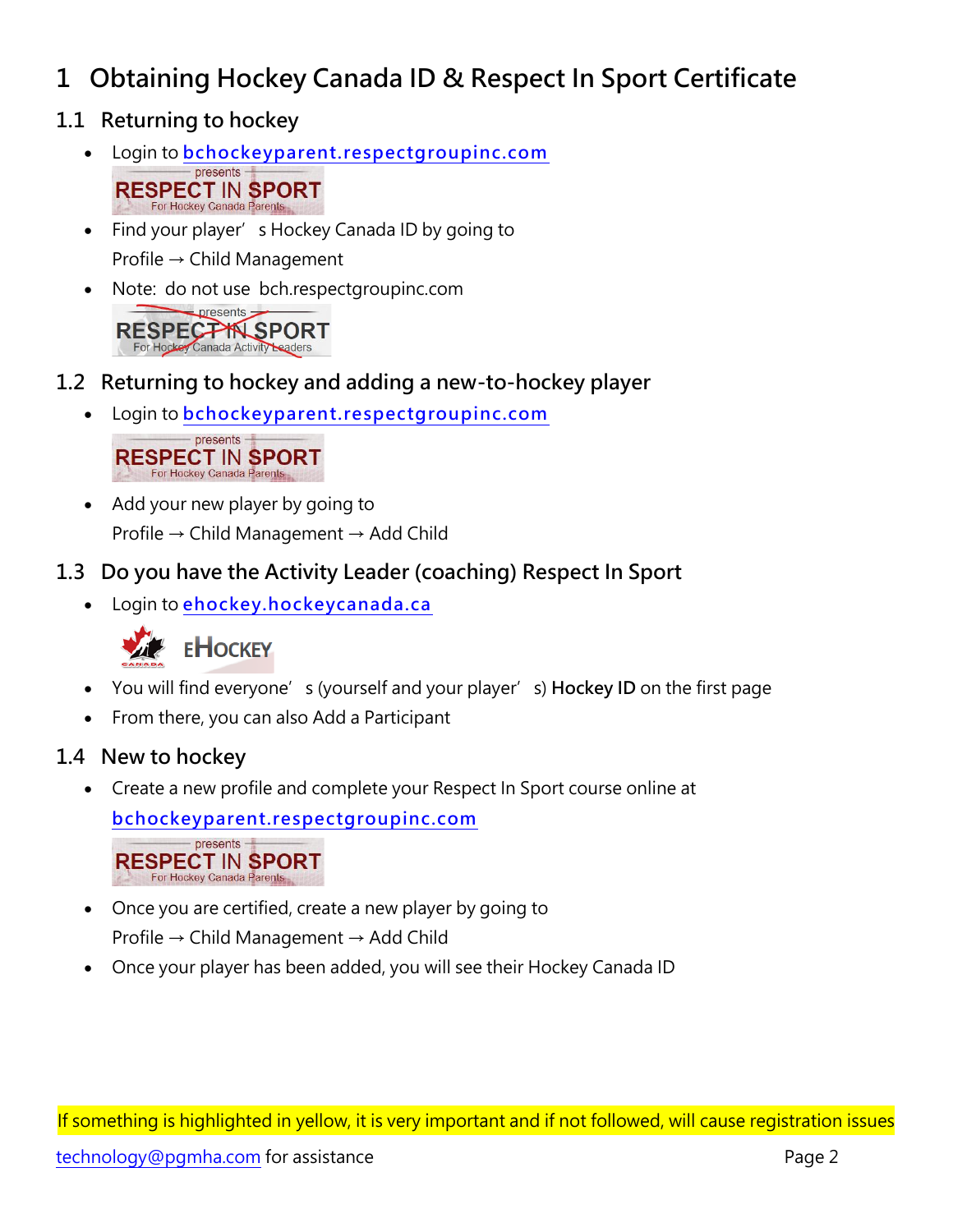# <span id="page-2-0"></span>**2 Season Registration**

### <span id="page-2-1"></span>**2.1 Starting Your Registration**

Use only supported browsers: Internet Explorer is not supported

Supported browsers: Chrome, Safari, Mozilla Firefox or Microsoft Edge

Go to the [PGMHA website Registration](https://pgmha.com/registration/) page select **Register Now!**

Do not click **Register Now!** again (it will start a new registration; finish your registration in TeamSnap)

| <b>SEASON REGISTRATION</b>    |                 |
|-------------------------------|-----------------|
| 2020-2021 Season Registration |                 |
|                               | <b>O</b> Closed |
|                               |                 |
| <b>Registration is closed</b> |                 |

One of three things will happen:

**CONTINUES** 

- 1) There may already be an existing registration (it will notify you) or
- 2) TeamSnap may find Participants associated with your account (it will list them) or

To begin here, select one of the Participants it has found and select **Register Participant**

| Hey Ne've found a few<br>participants in your account.                |                               |  |
|-----------------------------------------------------------------------|-------------------------------|--|
| Would you like to add one of these participants to this registration? |                               |  |
|                                                                       |                               |  |
|                                                                       |                               |  |
|                                                                       |                               |  |
|                                                                       |                               |  |
|                                                                       |                               |  |
|                                                                       |                               |  |
| <b>X</b> Create New Participant                                       | <b>√ Register Participant</b> |  |

3) TeamSnap may ask you to Register Participant

**Prince George Minor Hockey Association** 2019-2020 Re  $\mathbf{R}$  $\qquad \qquad \qquad \qquad \qquad \qquad \qquad \qquad \qquad \qquad$ **Participant Info** Step 1: Enter Participant Info **2**. Add Existing Participant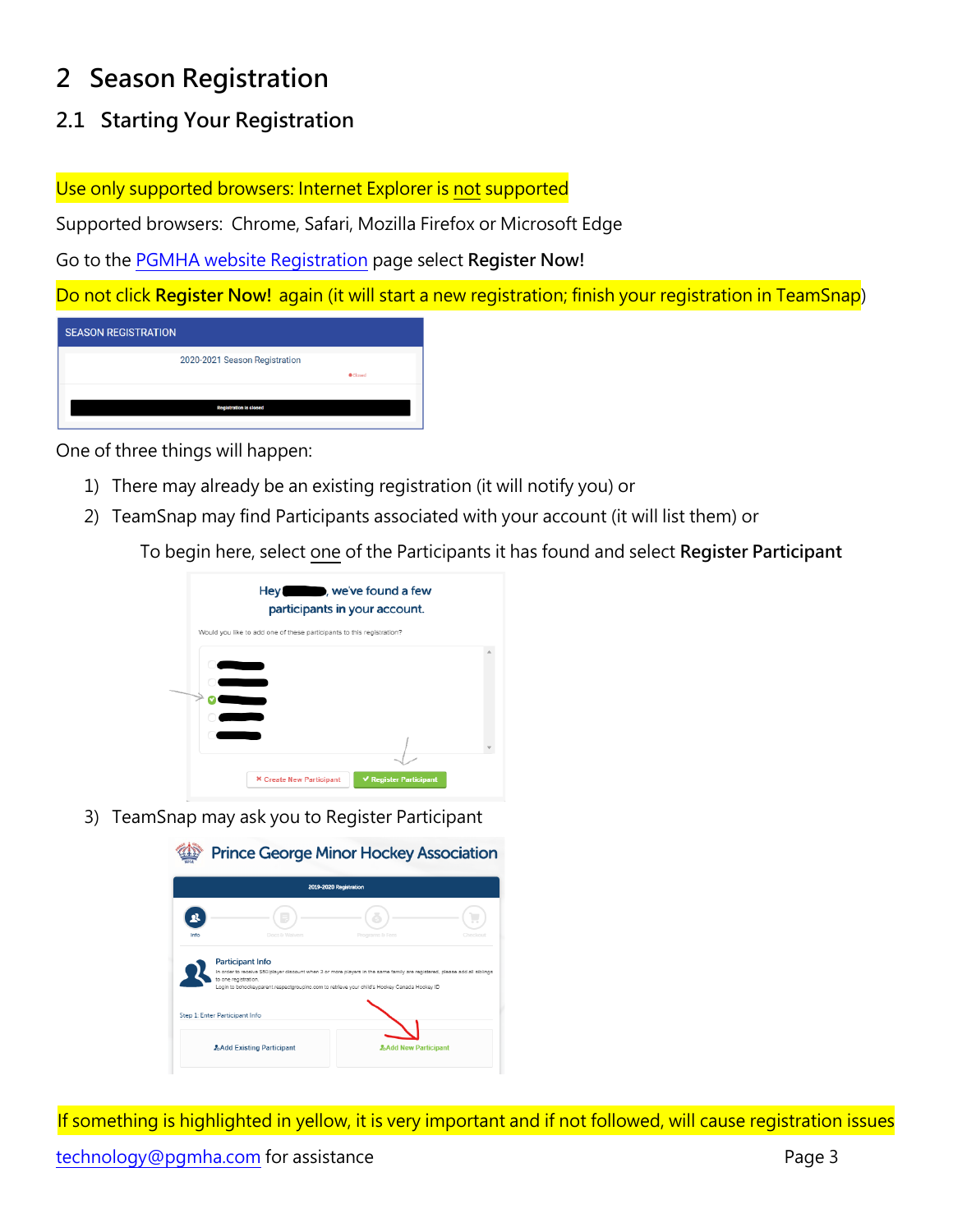### <span id="page-3-0"></span>**2.2 Step 1: Enter Participant Info**

|      |                         | 2019-2020 Registration |          |
|------|-------------------------|------------------------|----------|
|      |                         |                        |          |
| Info | Docs & Waivers          | Programs & Fees        | Checkout |
|      | <b>Participant Info</b> |                        |          |

Start to the top and complete this section first:

#### Step 1: Enter Participant Info

#### <span id="page-3-1"></span>**2.2.1 Are you registering more than one Participant?**

No! Then please scroll down to the next section Step 2: Enter Parent Info.

Yes! Then do not move on! Was the second participant listed on the first screen?

If yes, then choose Add Existing Participant If not, then choose Add New Participant.

This is directly below the last field you completed for your first participant.

| * Hockey Canada Division @      |                                |
|---------------------------------|--------------------------------|
| Peewee <b>v</b>                 |                                |
|                                 |                                |
|                                 |                                |
| <b>Add Existing Participant</b> | <b>Add New Participant</b><br> |

Do not click **Add New Participant** again if you are only registering one Participant; it is not a save button, it opens a second section for additional participants.

Continue adding all the participants in your family to Step 1 before continuing to Step 2.

If something is highlighted in yellow, it is very important and if not followed, will cause registration issues [technology@pgmha.com](mailto:technology@pgmha.com) for assistance example the example of the Page 4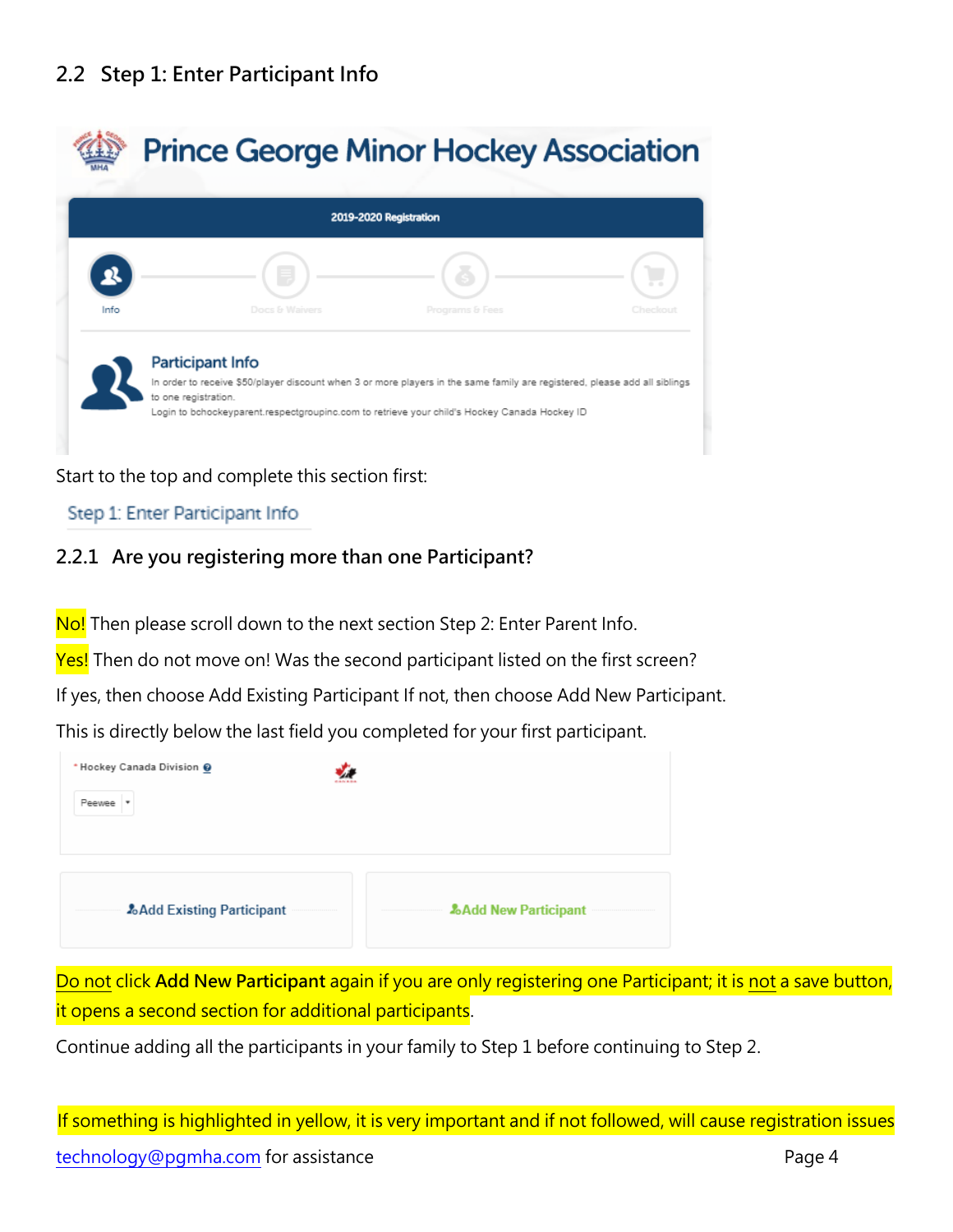#### <span id="page-4-0"></span>**2.2.2 Step 2: Enter Parent Info**

Step 2: Enter Parent Info

Complete all sections:

Parent 1

Parent 2

Additional Parent Info

Parent 1

Parent 2

**Additional Parent Info** 

#### Emergency contact phone

use the following format: 12505630303

(no spaces, no dashes, put a 1 before the number with area code)

\* Emergency contact phone

12505630303

Before you Save & Continue, scroll back up to ensure AutoFill has not overwritten your childs' name with yours or else you will end up registering yourself for Minor Hockey.

Save & Continue

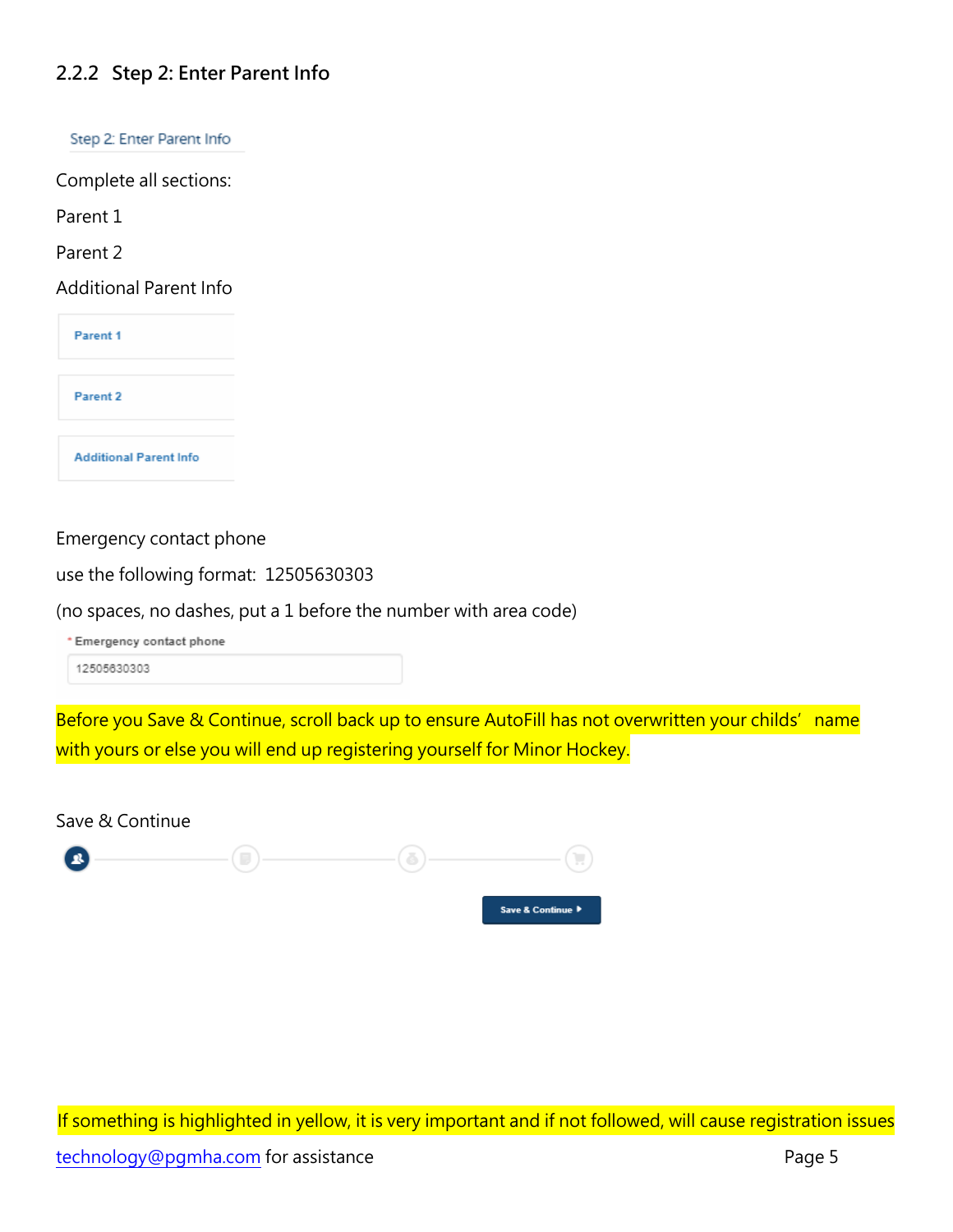### <span id="page-5-0"></span>**2.3 Documents & Waivers**

By entering my name in this box I agree to the terms of the waiver.

Carefully read and then sign each Waiver presented; there are multiple waivers to sign.

The first ones are per Participant, the second section are per family.

| sign here<br>Expecting:                                                                          | <b>図</b> Sign Waiver                          |
|--------------------------------------------------------------------------------------------------|-----------------------------------------------|
|                                                                                                  | <b>Prince George Minor Hockey Association</b> |
|                                                                                                  | 2019-2020 Registration                        |
| Info<br>Docs & Waivers                                                                           | Programs & Fees<br>Checkout                   |
| <b>Documents &amp; Waivers</b><br>Please review and acknowledge the documents and waivers below. |                                               |
| √ Waiver of Responsibility                                                                       | edit                                          |
| Registration Documents & Waivers                                                                 |                                               |
| V Respect in Sport and Sportsmanship in the Stands                                               | edit                                          |
| <b>Important Registration Information</b>                                                        | edit                                          |
|                                                                                                  | Save & Continue ▶                             |

If something is highlighted in yellow, it is very important and if not followed, will cause registration issues [technology@pgmha.com](mailto:technology@pgmha.com) for assistance example and the example of the Page 6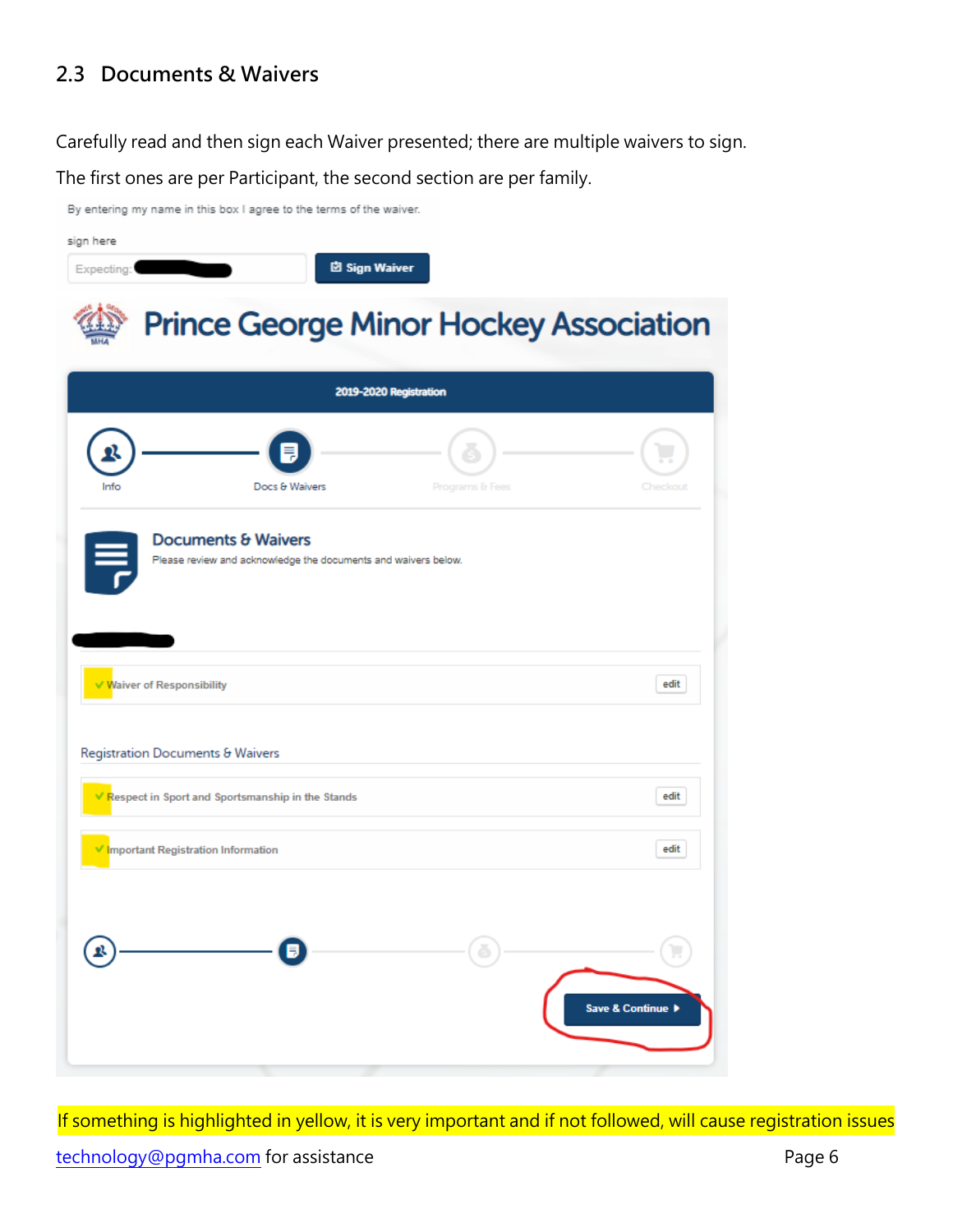### <span id="page-6-0"></span>**2.4 Programs & Fees**

Review and select each fee then Save & Continue

| <b>Prince George Minor Hockey Association</b>                               |                            |
|-----------------------------------------------------------------------------|----------------------------|
| 2019-2020 Registration                                                      |                            |
| Docs & Waivers<br>Programs & Fees<br>Info                                   | Checkout                   |
| Programs & Fees<br>Please select the fee(s) that apply to each participant. |                            |
| is Programs & Fees                                                          |                            |
| 2019-20 Season Registration * (Required)                                    |                            |
| C Pee Wee (Male)   \$530.00                                                 |                            |
| Registration Fees                                                           |                            |
| <b>Sibling Discount</b>                                                     |                            |
| Sibling Discount (3 or more)                                                |                            |
| <b>Remove Selection</b>                                                     |                            |
| ē<br>욕<br>Ε                                                                 |                            |
|                                                                             | <b>Save &amp; Continue</b> |

If something is highlighted in yellow, it is very important and if not followed, will cause registration issues [technology@pgmha.com](mailto:technology@pgmha.com) for assistance example 2 and 2 and 2 and 2 and 2 and 2 and 2 and 2 and 2 and 2 and 2 and 2 and 2 and 2 and 2 and 2 and 2 and 2 and 2 and 2 and 2 and 2 and 2 and 2 and 2 and 2 and 2 and 2 and 2 and 2 an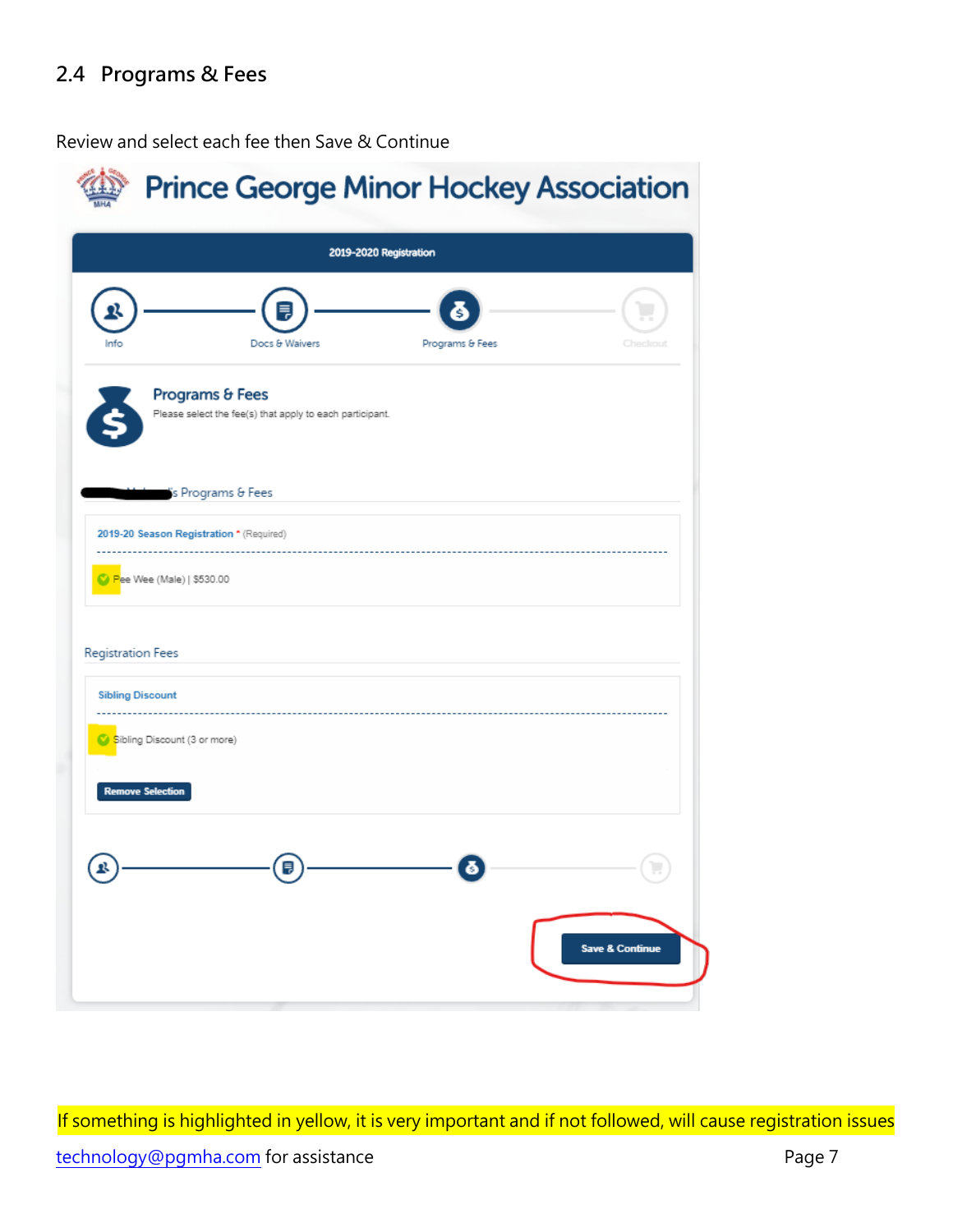### <span id="page-7-0"></span>**2.5 Checkout**

<span id="page-7-2"></span><span id="page-7-1"></span>

| 2019-2020 Registration                                                                                                                 |          |                                                                      |
|----------------------------------------------------------------------------------------------------------------------------------------|----------|----------------------------------------------------------------------|
| Docs & Waivers<br>Programs & Fees                                                                                                      | Chediou  |                                                                      |
| Checkout<br>Please review your registration fees and select a payment method.<br>2019-2020 Registration Fees                           |          | Do not use this field for<br><b>Adding Another Participant</b>       |
| Participant Fees<br>Pas Wee (Male) (Program)                                                                                           | \$530.00 |                                                                      |
|                                                                                                                                        |          | Please go to Info to add<br>additional participants to               |
| Registration Fees<br>Sibling Discount (3 or more)                                                                                      | \$0.00   | your family membership                                               |
| <b>Total Fees</b>                                                                                                                      |          |                                                                      |
| Participant Fees                                                                                                                       | \$530.00 |                                                                      |
| Registration Fees                                                                                                                      | \$0.00   |                                                                      |
| <b>Total</b><br>Step 1 : Choose a Payment Method                                                                                       | \$530.00 | 2.5.1 Pay Offline<br>E-Transfer                                      |
|                                                                                                                                        |          | payment@pgmha.com                                                    |
| Pay With Credit Card<br>Pay Offline<br><b>All Major Cards</b><br>By check or cash directly to the club or<br>league                    |          | (no password required)<br>Or                                         |
| Step 2 : Confirm Payment and Finish Checkout<br>Past Credit Cards<br>New Credit Card                                                   |          | Cheque mailed or dropped<br>off at the office                        |
| You don't have any credit cards on file.<br>If you checkout with a card now, you'll be able to easily use it for future registrations. |          |                                                                      |
| + Add a New Credit Card                                                                                                                |          |                                                                      |
| (Fig. 1 Pay by mataliment "lotal is civided into 2 payments                                                                            |          | 2.5.2 Pay by installment                                             |
| Order Summary                                                                                                                          |          |                                                                      |
| Registration Fees                                                                                                                      | \$530.00 |                                                                      |
| Processing Fee                                                                                                                         | \$15.78  | Toggle ON to pay \$250 now<br>and remainder by July 31 <sup>st</sup> |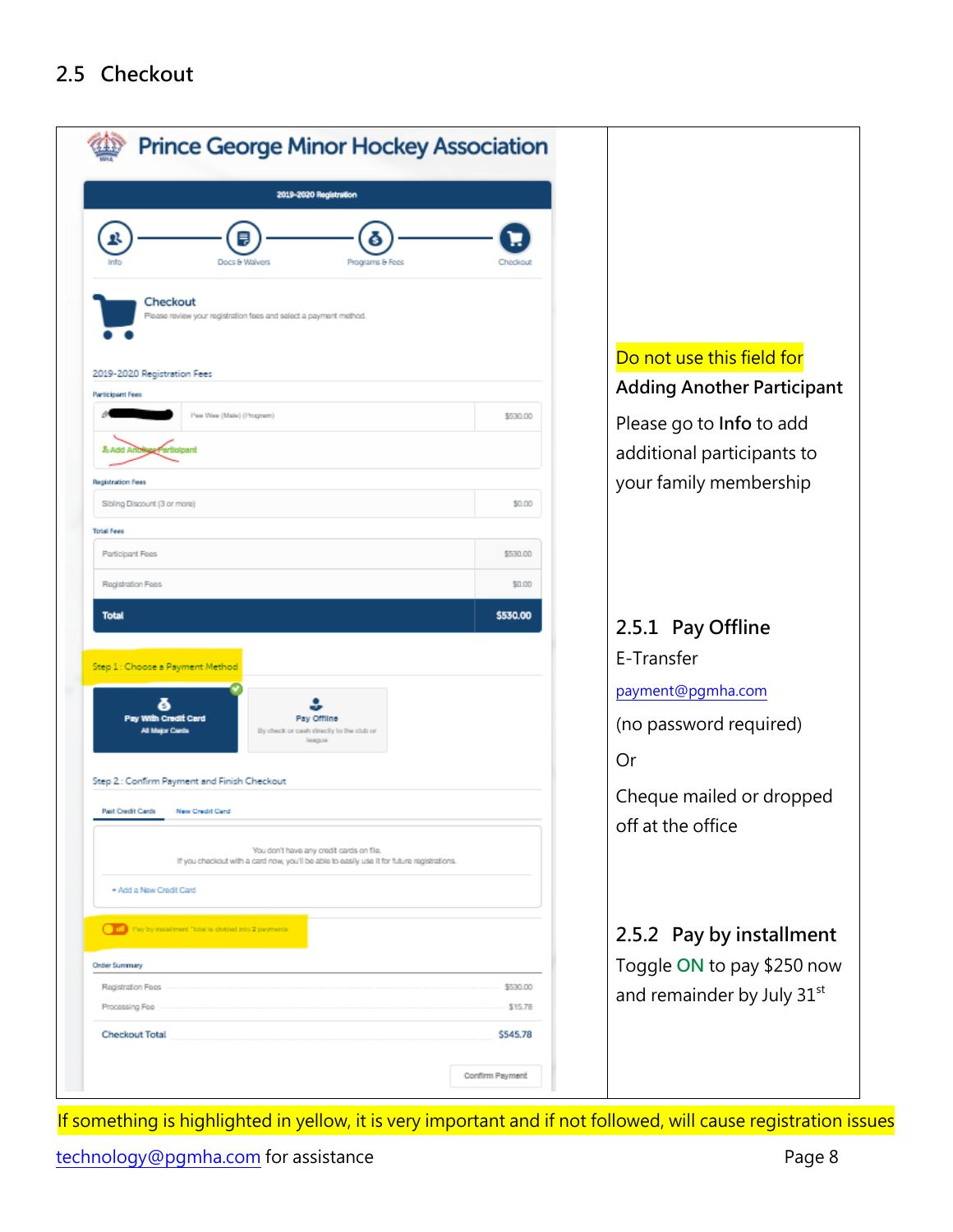



# <span id="page-8-0"></span>**3 Using TeamSnap**

Once you have completed your Registration, you may view your registration(s) by logging into



From there, you can view Your Registrations, Teams, print receipts, make payments and much more!